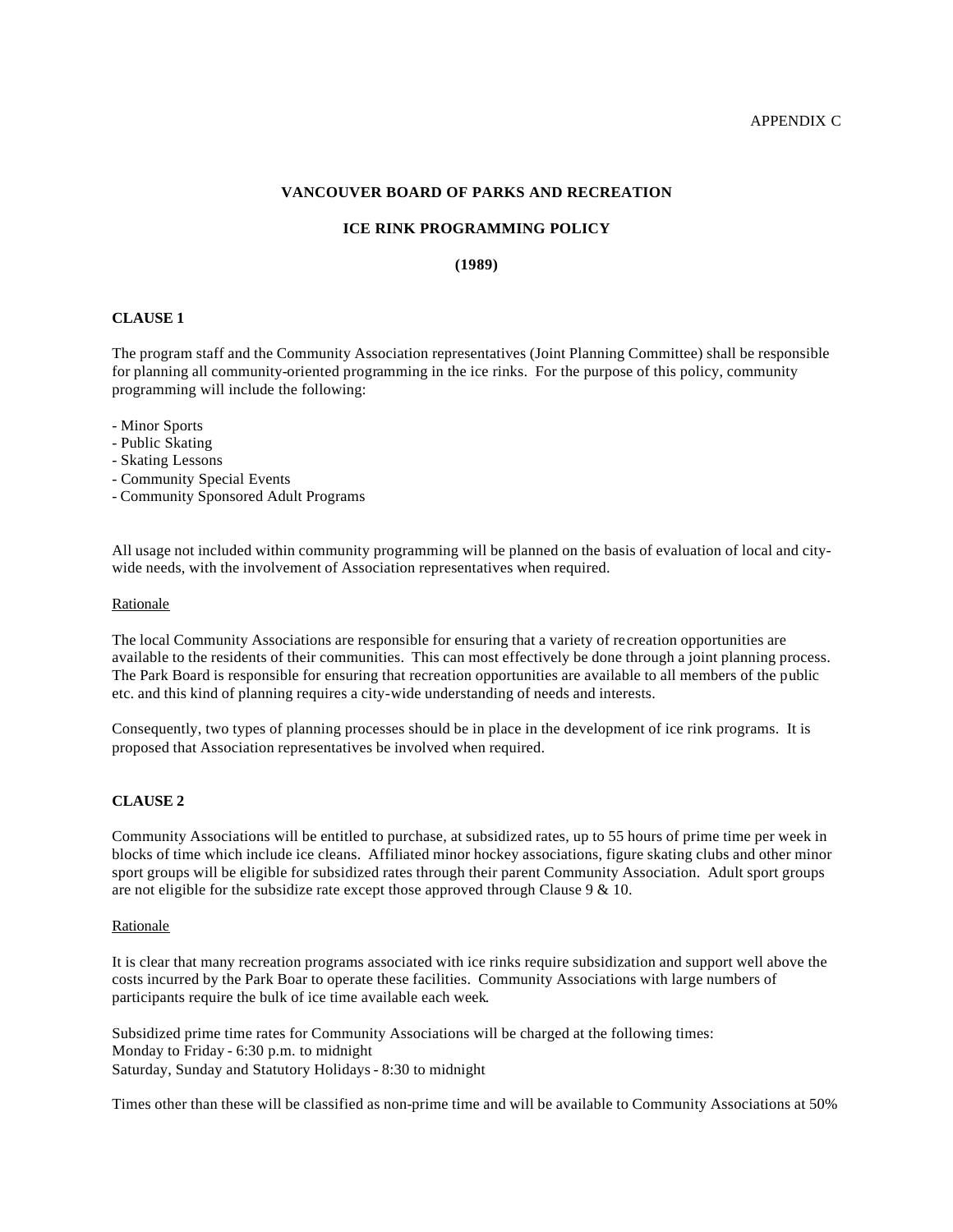of the subsidized prime time rate, during the normal season, September to March.

The lower rate for non-prime time will encourage use of non-prime time by Community Associations and will reduce the financial impact on figure skating clubs and minor hockey associations previously receiving free nonprime time ice under the 30/30 formula.

# **CLAUSE 3**

The following program standards will be utilized by the ice rink programming committees in preparing program schedules.

# During the following times:

Monday - Friday, 5:00 p.m. to midnight Saturday, Sunday, 8:30 a.m. to midight

Minor hockey associations will be allowed a maximum of two hours per week for each registered team 12 - 19 players) with the following exceptions:

23 hours for Pee Wee A and B Division teams 23 hours for Bantam A and B Division teams 22 hours for Midget and Juvenile Division teams

Such allocations will include all ice cleans required during or between successive games/practices. Where more than one rink is used regularly by an association, representative teams (A and B Divisions) should be distributed among the rinks used.

- b. Figure skating clubs shall be allocated one hour of prime time per week for every 14 skaters registers.
- c. A minimum of 5 hours per week of prime time community usage will be allocated to public skating.
- d. Five hours per week on weekday evenings should be made available in each rink for adult recreational hockey. Where possible these ice slots will be put into blocks for programming purposes.
- e. Minor hockey associations will submit to the Rink Programmer a list of team rosters by February 15th which represents the players and teams currently registered; figure skating clubs will submit a list of registered skaters. These lists will be used to allocate ice for the upcoming season in September. For hockey, a second list of teams will be required October 15th verifying the numbers for that current year. An adjustment will be made if numbers vary significantly from those submitted in February.

# Rationale

To ensure that all residents of Vancouver are offered equal opportunities to be considered in the allocation of ice rink time, these standards are established to assist staff and Community Association representatives in the planning of ice oriented programs.

Due to PCAHA requirements, minor hockey cannot start representative team and house league games before 8:30 a.m. on weekends or 6:30 p.m. on weekdays. Practices and house league games can be scheduled at earlier times.

This allocation allows minor hockey adequate time for house league and rep team games in prime time, based on PCAHA requirements. It allows for some practice time to be scheduled in prime time, but encourages use of nonprime time for practices.

The figure skating allocation is consistent with established Lower Mainland standards, and fits City-wide average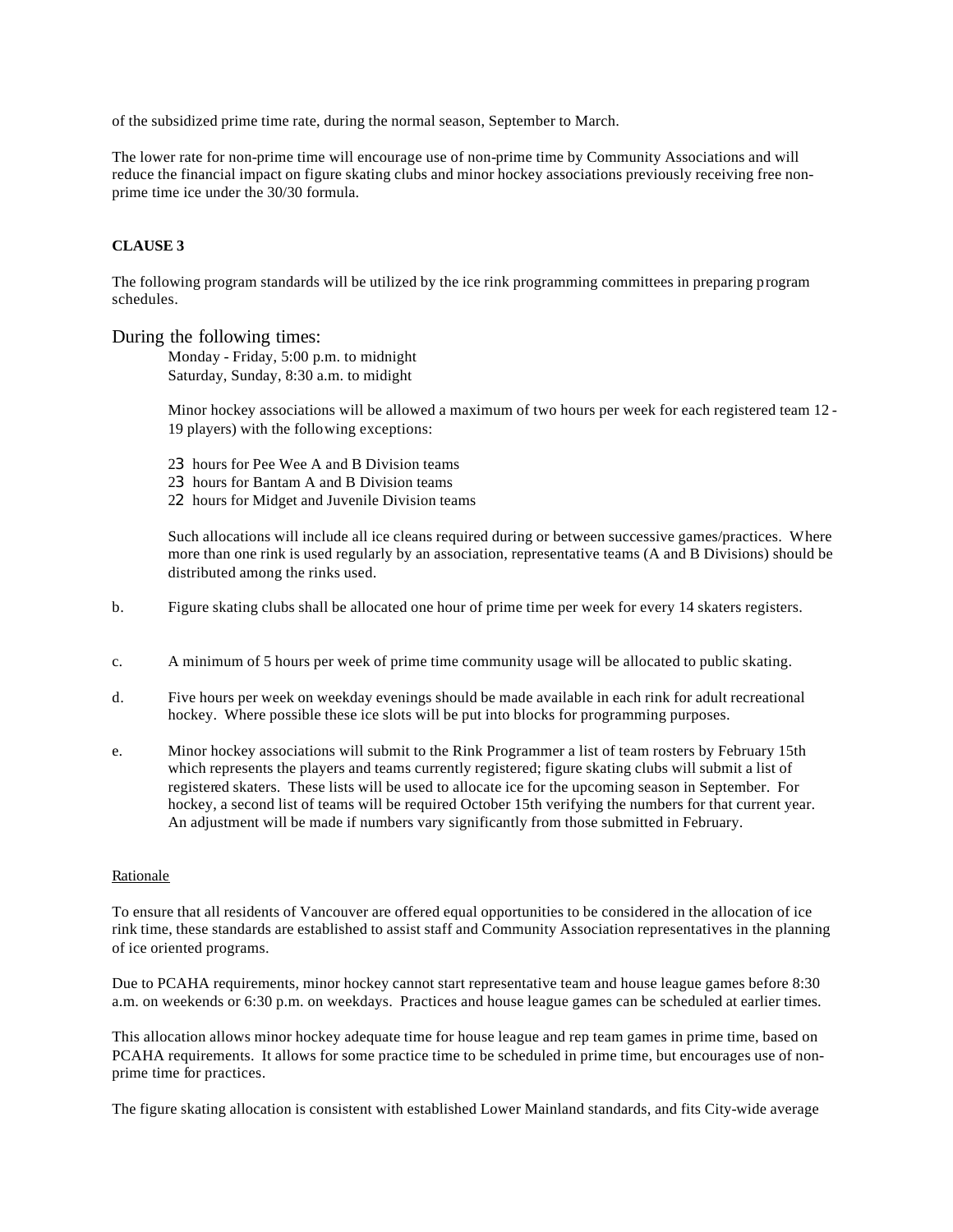needs for figure skating programs.

The Programmer needs to know early how much ice time will be used by minor hockey and figure skating in order to program the remaining ice time for other user groups.

# **CLAUSE 4**

The Rink Programmer and Community Association representatives must agree on sponsorship various programs before a program commences.

# Rationale

Either the Community Association or the Vancouver Board of Parks and Recreation should agree to endorse programs within the general community allocation except for public skating sessions as previously stated. However, the organization which agrees to endorse the program must be prepared to accept responsibility for program leadership, program design, and financial responsibility. The other partner is expected to provide as much support as possible.

# **CLAUSE 5**

All programs are to be reviewed twice throughout the winter season by the Joint Planning Committee. This review should take place in mid-November and mid-March of each year. Program planning should be completed by June 15th for the following year.

#### Rationale

As with all recreation programs evaluations should be done during each program season period. The March review will enable the succeeding Fall program to be planned. The November review will allow for adjustment to be made for the Winter program commencing in January.

# **CLAUSE 6**

The Vancouver Board of Parks and Recreation reserves the right to cancel programs of user groups for special citywide events. When this occurs the Board will attempt to provide alternate accommodation. In all cases substantial notice should be given to Community Associations and to field staff.

#### **Rationale**

There have been and there will continue to be occasions when special use programs should be offered by the Vancouver Board of Parks and Recreation as part of a city-wide celebration or to demonstrate a new activity. **CLAUSE 7**

Programming of ice usage during a spring and summer period (April 1 to September 15) will be allocated on the following priority basis in the rinks where the Board annually determines that ice will be maintained.

- 1. Board or jointly sponsored programs.
- 2. Non-subsidized rentals.

#### Rationale

To operate an ice rink in the summer season requires a large operating budget. It is, therefore, important that the Board maximize the non-subsidized rentals of the rink and at the same time offer needed services to the citizens of Vancouver.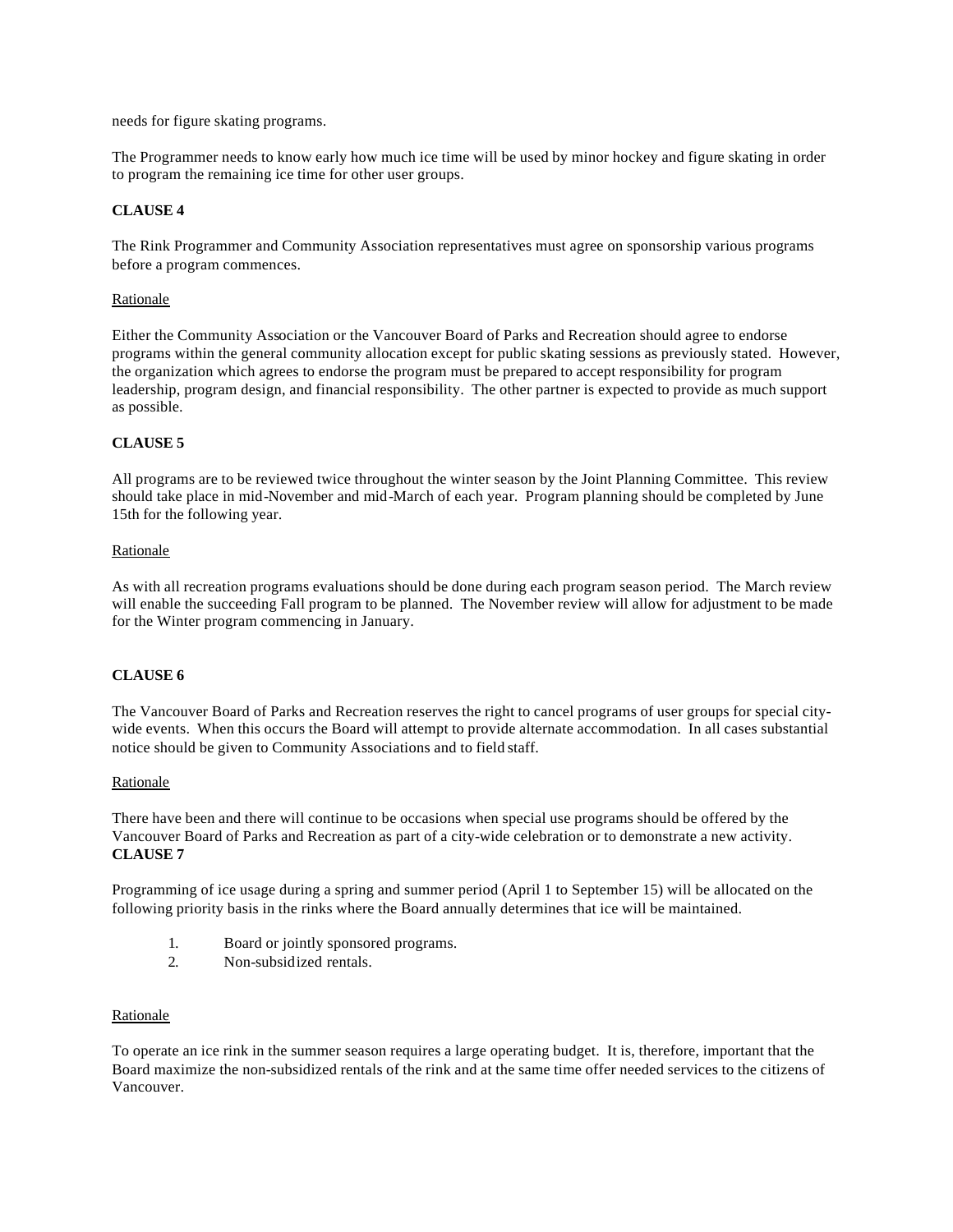The concept of Board or jointly sponsored programs such as figure skating or hockey schools should offer quality programs to a large segment of the population at the lowest rates, and Community Associations who require ice for ongoing programs, particularly of a city-wide nature should be encouraged on a year round basis. In these cases subsidezed rates will be in effect.

As mentioned earlier, it is necessary to offer as many non-subsidized rentals as possible to raise the required revenue.

# **CLAUSE 8**

Area Recreation Managers may grant up to 60 hours of free ice time each season to Community Associations for special events sponsored by the local Associations

# Rationale

Community Associations and their affiliated groups need assistance in staging fund raising events such as hockey jamborees, tournaments, figure skating shows etc.

# **CLAUSE 9 - 1989**

Junior AB@ hockey teams sponsored by local Community Associations may be eligible for a rental rate which is 50% of the approved non-subsidized rental rate. They may be allocated to a maximum of 5 hours of prime time per week and this allocation will be considered as part of the Associations= total ice allocation.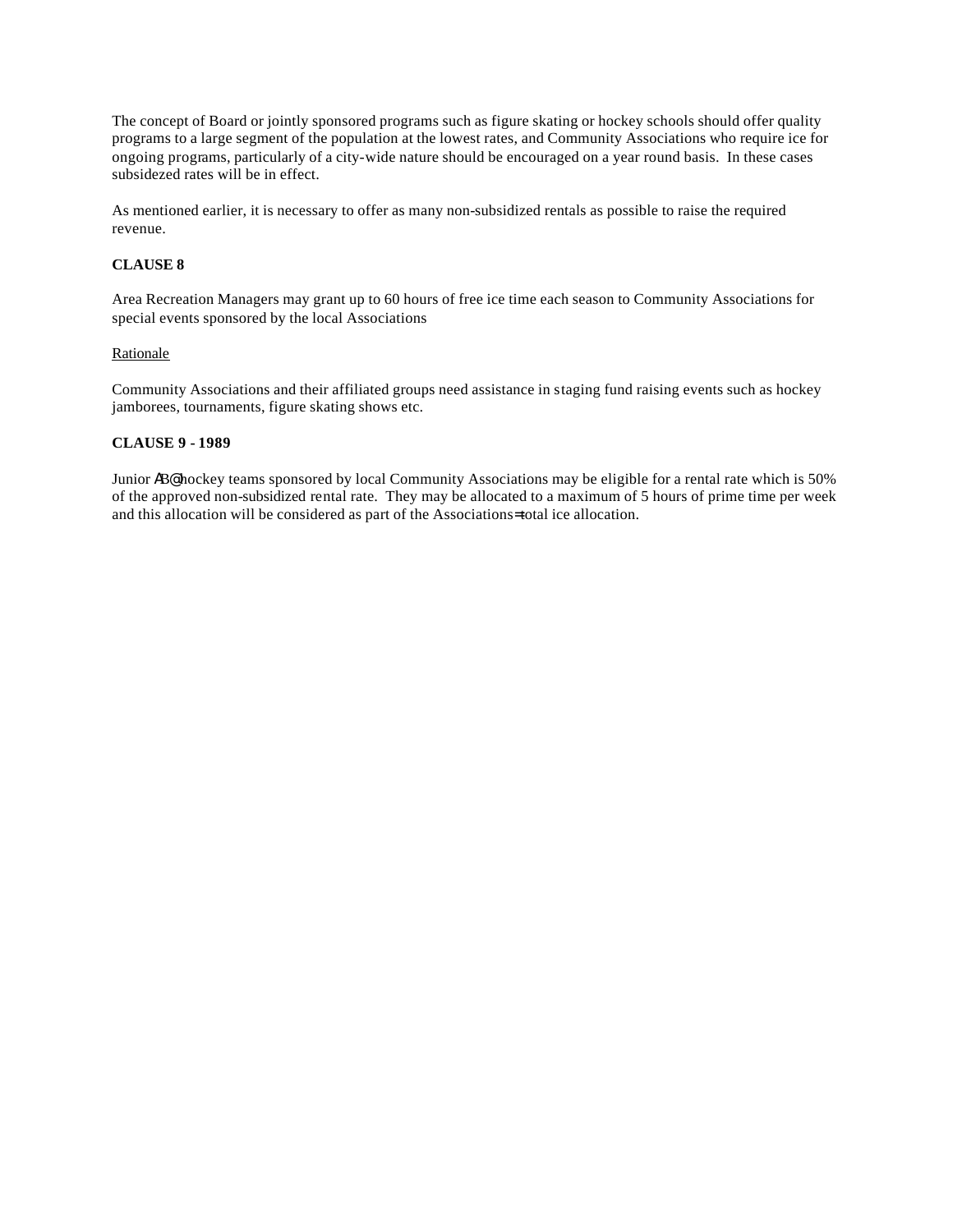# **CLAUSE 9 AMENDED**

Where the Community Association is prepared to support and sponsor an ice sport program (e.g., women=s hockey, womens ringette, speed skating) in which the participants are of a mixed age range and the participation rate of individuals under the age of 21 is equal to or greater than 20 percent of the total number of participants in the program, the subsidization rate of 50 % of the regular adult rate will apply.

# Rationale

Junior AB@ hockey teams provide an opportunity for minor hockey graduates to continue to play competitive hockey. If the team is sponsored by a Co mmunity Association the team should be eligible to receive a rental rate less than the non-subsidized rate. However, since players on these teams are recruited from other areas of the Province as well as Vancouver they should pay a fee in excess of the minor hockey rate.

# **CLAUSE 10 - 1989 POLICY**

Where the Community Association is prepared to support and sponsor a developing sport (eg. women=s hockey, speed skating, women=s ringette) the Association can make application to the Director of Recreation Serv ices for the subsidized rate to apply for up to a two year period of time. Any extension beyond two years will require the permission of the Board.

# **CLAUSE 10 AMENDED**

The Community Association will be authorized to allocate ice time within their weekly ice time entitlement, described in Clause 2 of this policy, to sport programs which they sponsor. The applicable rental rate will be 75% of the regular adult rate.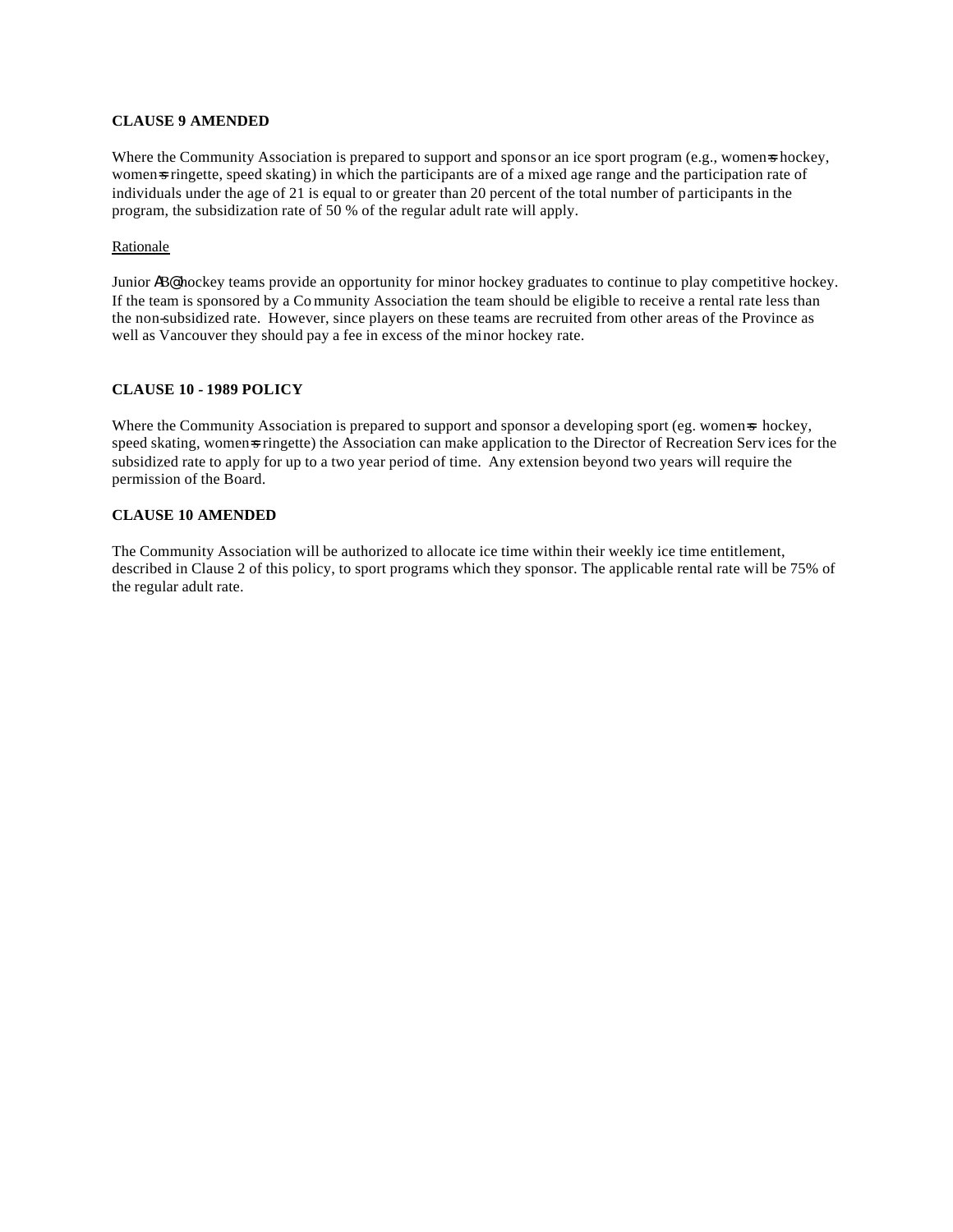# **APPENDIX D**

# **Ice Allocation Task Force** Terms of Reference

In June 2002, staff met with ice rink stakeholders to develop the following terms of reference for the review of the Park Board's ice allocation policy. From these meetings, there was consensus that the review will be directed by a Task Force Committee composed of:

- C two Park Board senior management representatives.
- C Up to five Park Board staff representatives.
- C Up to ten (10) representatives of a cross-section of ice users.

| Minor Hockey -   | 2 reps | <b>Adult Rental Group</b>    | $-1$ rep |
|------------------|--------|------------------------------|----------|
| Figure Skating - | 2 reps | Public                       | - 1 rep  |
| Speed Skating -  | 1 rep  | Women's Hockey               | $-1$ rep |
| Ringette -       | 1 rep  | <b>Community Association</b> | $-1$ rep |

It is important to note that this group represents a cross section of ice users. The Task Force will consult with the larger rink stakeholder group at various times during the review. We have commenced recruitment for the Task Force and it is expected that these positions will be appointed by September.

The Task Force will be supported by a team of staff, who will carry out the work program outlined in the Terms of Reference and develop draft policies and procedures for Task Force review. The Task Force members present at the June 25<sup>th</sup> meeting reviewed and approved the project's Terms of Reference and the Project's time line.

# Work Plan

The work program will be organized into two phases:

# *Research Phase - Historical Benchmarks*

| Use Assessment: | listing of activities programmed; responsibility for program (Park Board,<br>Association, Rental, etc.); allocation by sport and age group; ice use by<br>time of day as well as by user group; seasonal factors (spring/summer ice). |
|-----------------|---------------------------------------------------------------------------------------------------------------------------------------------------------------------------------------------------------------------------------------|
| User Demand:    | participation volume; current membership and waiting lists by sport; trend<br>indicators including Lower Mainland and provincial trends;<br>developmental and organizational requirements.                                            |